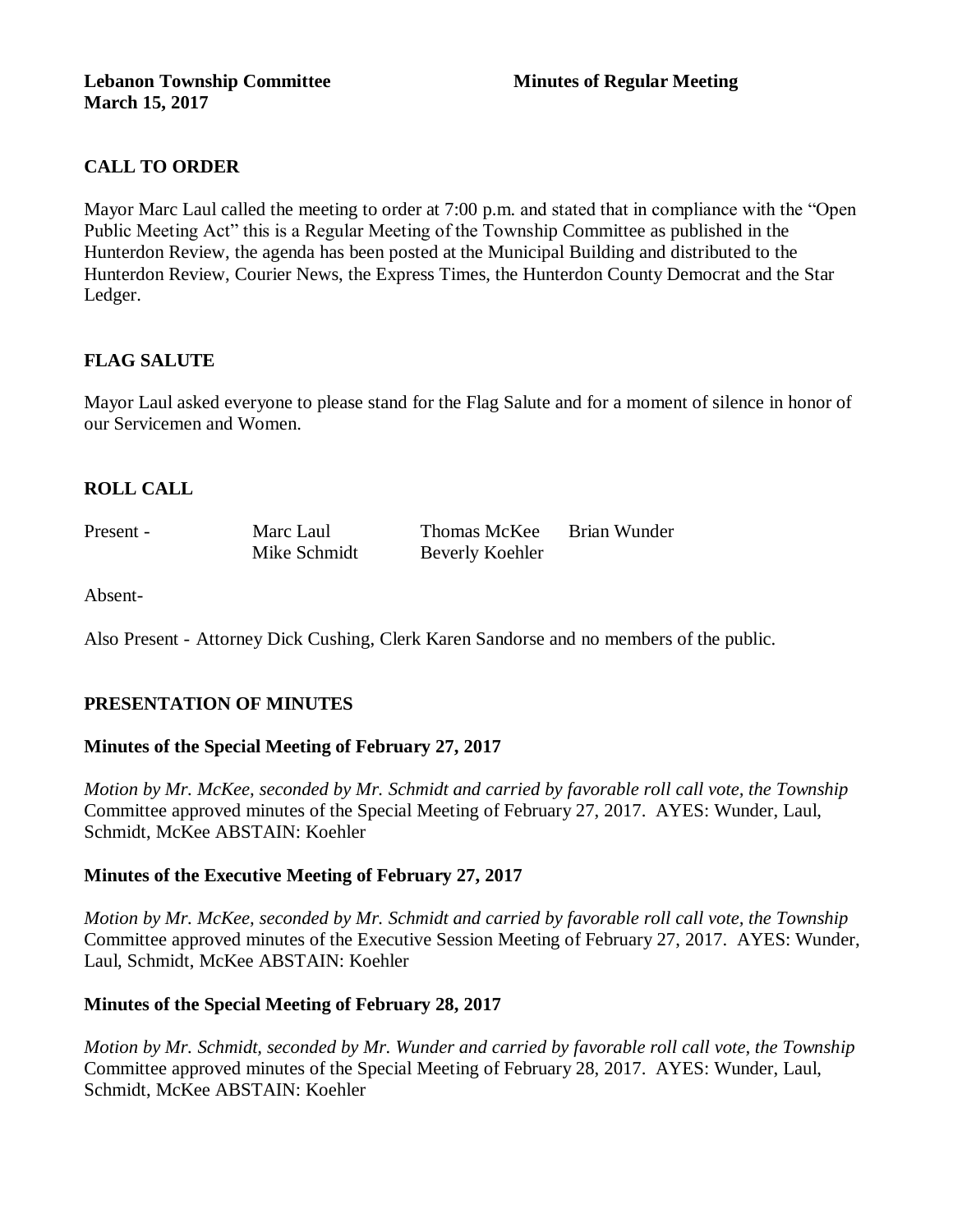LTCM 03/15/2017 Page 2 of 14

## **Minutes of the Executive Meeting of February 28, 2017**

*Motion by Mr. Schmidt, seconded by Mr. Wunder and carried by favorable roll call vote, the Township* Committee approved minutes of the Special Meeting of February 28, 2017. AYES: Wunder, Laul, Schmidt, McKee ABSTAIN: Koehler

## **Minutes of the Regular Meeting of March 1, 2017**

*Motion by Ms. Koehler, seconded by Mr. Schmidt and carried by unanimous favorable roll call vote, the*  Township Committee approved minutes of the Regular Meeting of March 1, 2017.

## **Minutes of the Executive Session of March 1, 2017**

*Motion by Mr. Wunder, seconded by Ms. Koehler and carried by unanimous favorable roll call vote, the*  Township Committee approved minutes of the Executive Session meeting of March 1, 2017.

# **PUBLIC COMMENTS – for agenda items only.**

*Motion by Mr. Wunder, seconded by Mr. Schmidt and carried by unanimous favorable roll call vote, the* Township Committee opened the public comment portion of the meeting.

There were no comments from the public

*Motion by Ms. Koehler, seconded by Mr. Schmidt and carried by unanimous favorable roll call vote, the* Township Committee closed the public comment portion of the meeting.

# **PRESENTATION**

# **Hunterdon County Economic Development Director Marc Saluk – Economic Development Initiative**

Mr. Saluk stated that he was present to inform the Committee of the County's Economic Development Initiative program. The program's emphasis is to create opportunities for the emerging workforce, to keep young adults in Hunterdon County and to encourage others to move in. This effort will help to repopulate the schools and assist young adults in purchasing homes in the County. Mr. Saluk said that the County did a comprehensive Economic Development Study and there were many issues and challenges noted in the report. Mr. Saluk stated that the aging population and the declining population are the areas of most concern. Mr. Saluk stated that, although the statistics appear to be poor at this time, the Department of Labor's forecast for 2030 shows that the results are even bleaker for Hunterdon County. Mr. Saluk stated that all of this information indicates that Hunterdon County is unsustainable. Mr. Saluk noted that in the last 10 years, the County has transferred over to low wage job creation and certainly no one can live and raise a family, in Hunterdon County, with a low salary.

Mr. Saluk stated that Hunterdon County has Open Space, the Highlands, Farmland Preservation, little infrastructure and no political or public drive for large footprint projects. Mr. Saluk noted that these are the areas that the County needs to target.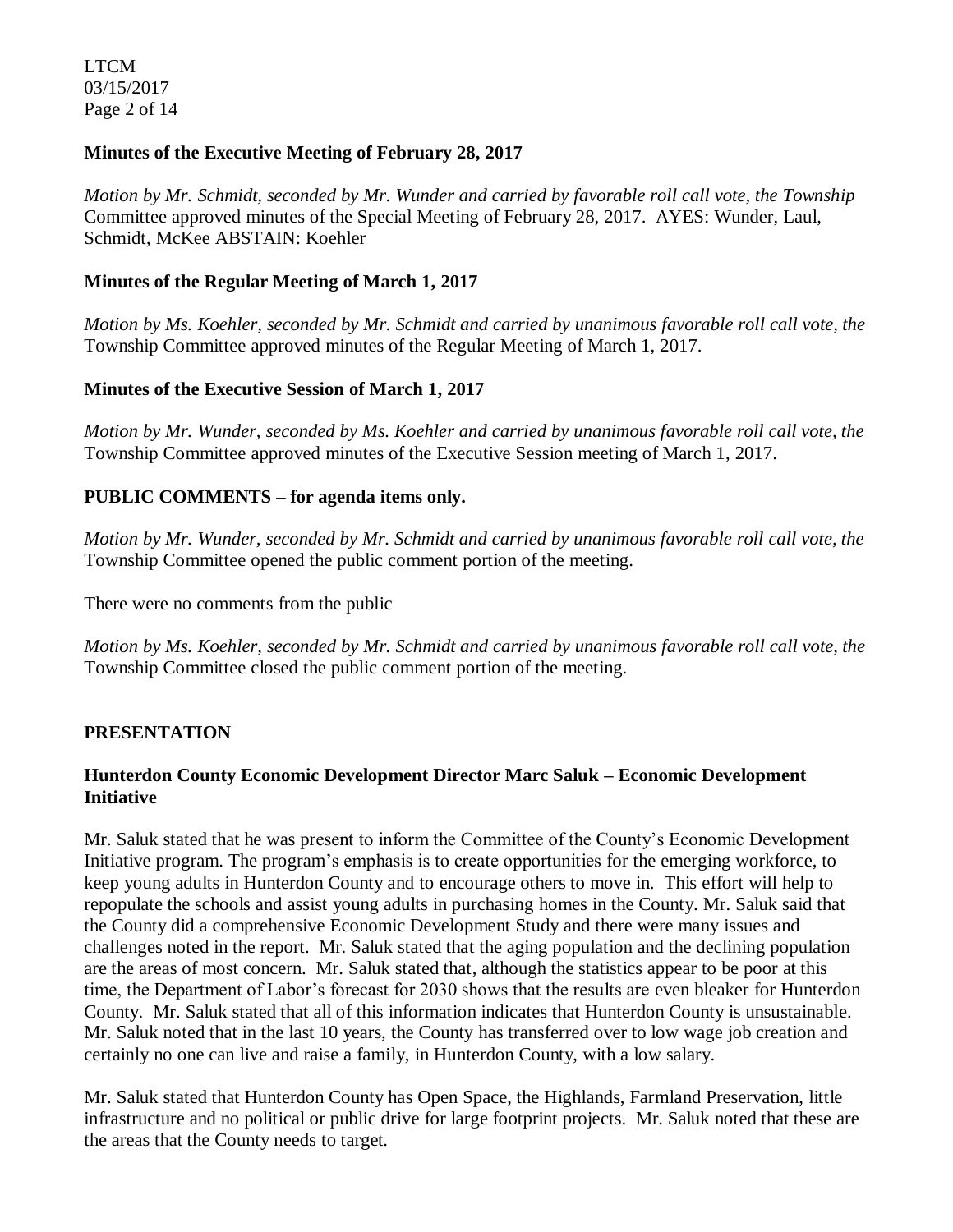LTCM 03/15/2017 Page 3 of 14

Mr. Saluk said that the County would like to encourage "turnkey" type businesses to transfer into the County. This type of business will help companies prosper. Mr. Saluk stated that there are six municipalities, who are in discussions with the County, who hope to grow their technology community. They would all like to work to inspire technology companies to develop in Hunterdon County. Mr. Saluk stated that they will be working with the schools for student awareness and exposure to these types of opportunities.

Mr. Saluk informed the Committee of a hackathon that is being run by the County, together with, the Hunterdon Chamber and the Flemington Community Partnership. Mr. Saluk stated that the hackathon will be a 24-48 hour problem solving session, where IT individuals will attempt to move their projects forward or try to solve problems that are being presented to them. The hackathon will be held on April 28<sup>th</sup>-29<sup>th</sup>, at the Flemington Feed Mill on Route 12 in Flemington. Mr. Saluk stated that there are 125 highly trained individuals who have registered for the event. The hackathon will create a tech community for the individuals participating and they will all be involved in the Counties efforts also. Mr. Saluk said that the hackathon will keep the County in touch with the visionaries and it will provide an idea of what the rest of the system will look like in attempting to institute a tech launch incubator.

Mr. Saluk told the Committee that there is a large need for tourism in Hunterdon and that the County is trying to make tourism a concerted, fully funded, county wide effort.

# **ORDINANCES**

# **Ordinance No. 2017-02 – Salary Ordinance**

# **Public Hearing**

*Motion by Mr. Wunder, seconded by Mr. Schmidt and carried by unanimous favorable roll call vote, the* public hearing for Ordinance No. 2017-02 was opened.

There were no comments from the public*.*

*Motion by Ms. Koehler, seconded by Mr. Wunder and carried by unanimous favorable roll call vote, the* public hearing for Ordinance No. 2017-02 was closed.

*Motion by Mr. Wunder, seconded by Ms. Koehler and carried by unanimous favorable roll call vote, the* Township Committee adopted Ordinance No. 2017-02 as written below.

> TOWNSHIP OF LEBANON COUNTY OF HUNTERDON STATE OF NEW JERSEY SALARY ORDINANCE ORDINANCE NO. 2017-02

BE IT ORDAINED BY THE Township Committee of the Township of Lebanon, Hunterdon County, New Jersey, that:

SECTION A: This Ordinance shall be known and may be referred to be its short title which is "The 2014 Salary Ordinance"

SECTION B: The annual salary of the following officers and employees of the Township of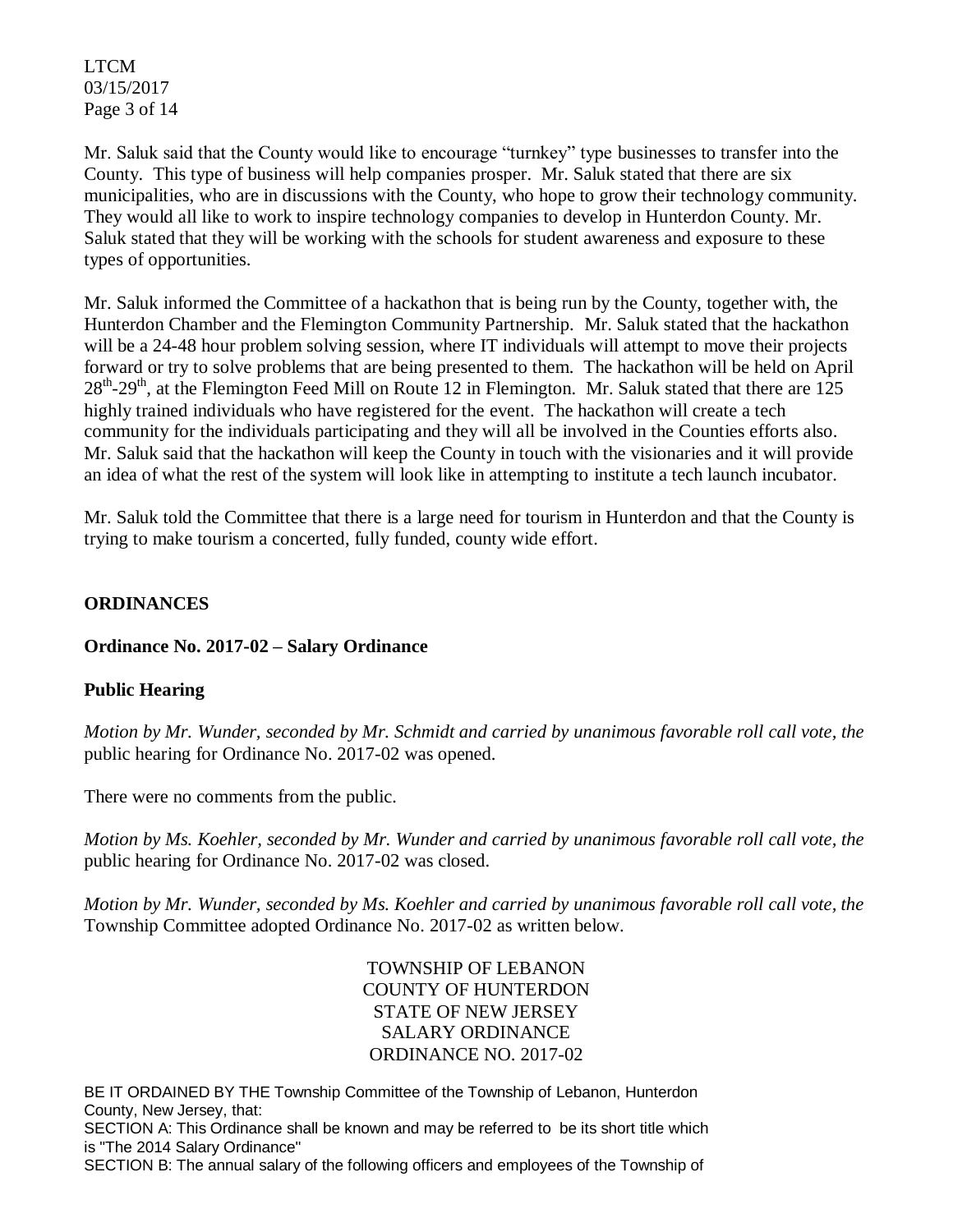LTCM 03/15/2017 Page 4 of 14

Lebanon shall be as set forth hereafter:

| Mayor                                       | 4,000.00  | 6,000.00   |
|---------------------------------------------|-----------|------------|
| Committee                                   | 3,000.00  | 6,000.00   |
| Open Space Coordinator                      | 4,000.00  | 6,000.00   |
| <b>Tax Assessor</b>                         | 30,000.00 | 54,000.00  |
| <b>Township Clerk</b>                       | 40,000.00 | 84,000.00  |
| Deputy Clerk                                | 30,000.00 | 55,000.00  |
| <b>Tax Collector</b>                        | 30,000.00 | 47,000.00  |
| <b>Chief Financial Officer</b>              | 2,000.00  | 30,000.00  |
| Treasurer                                   | 30,000.00 | 35,000.00  |
| <b>Planning Board Clerk</b>                 | 15,000.00 | 30,000.00  |
| <b>Zoning Official</b>                      | 11,000.00 | 31,000.00  |
| Board of Adjustment Secretary               | 15,000.00 | 30,000.00  |
| Police Office Manager                       | 29,000.00 | 52,000.00  |
| Road Supervisor                             | 55,000.00 | 88,000.00  |
| Asst. Road Supervisor                       | 40,000.00 | 71,000.00  |
| <b>Chief Mechanic</b>                       | 29,000.00 | 70,000.00  |
| Road Employee                               | 27,000.00 | 70,000.00  |
| <b>Police Chief</b>                         | 86,000.00 | 122,000.00 |
| <b>Police Sergeant</b>                      | 66,000.00 | 109,000.00 |
| <b>Police Officer</b>                       | 32,000.00 | 100,000.00 |
| Office of Emergency Management              | 2,000.00  | 6,000.00   |
| Dog Census                                  | 2,000.00  | 5,000.00   |
| SECTION C: The hourly wage of the following |           |            |
| employees of the Township of Lebanon shall  |           |            |
| be set forth hereafter:                     |           |            |
| <b>Buildings and Grounds</b>                | 12.00     | 15.00      |
| <b>Library Clerk</b>                        | 19.00     | 22.00      |
| <b>Assistant Library Clerk</b>              | 9.00      | 15.00      |
| <b>Museum Curator</b>                       | 11.00     | 20.00      |
| <b>Assistant Museum Curator</b>             | 9.00      | 17.00      |
| Special Police Class II & Matrons           | 20.00     | 24.00      |
| Dog Wardens                                 | 9.00      | 14.00      |
| Mechanic Helper - over base pay             | 2.00      | 4.00       |
| <b>Fire Official</b>                        | 24.00     | 26.00      |
| <b>Perc Test Witness</b>                    | 100.00    | 125.00     |
| <b>Special Traffic Guards</b>               | 25.00     | 38.00      |
| <b>Accounts Payable</b>                     | 20.00     | 23.00      |

SALARY RANGES

SECTION D: The rate for mileage shall be the current federal limit.

This ordinance shall take effect upon final passage and publication as provided by law.

# **RESOLUTIONS**

*Motion by Mr. Schmidt, seconded by Mr. Wunder and carried by unanimous favorable roll call*  vote, the Township Committee approved Resolution No. 33-2017 as written below.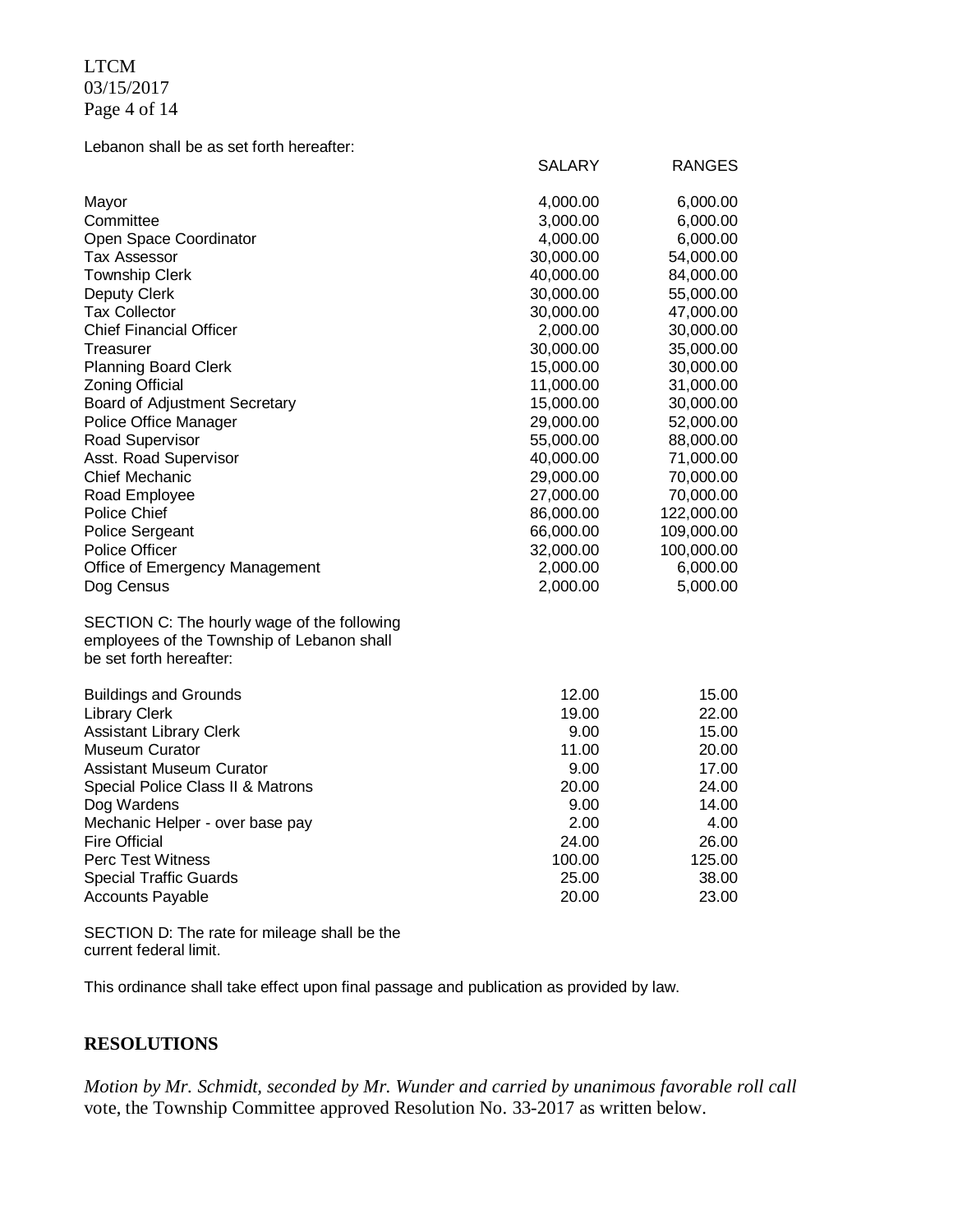LTCM 03/15/2017 Page 5 of 14

#### **Resolution No. 33-2017 – Overpayment of 2017 Taxes**

## TOWNSHIP OF LEBANON COUNTY OF HUNTERDON STATE OF NEW JERSEY RESOLUTION NO. 33-2017 RETURN OVERPAYMENT 2017 TAXES

WHEREAS there exists an overpayment of \$2,651.06 for first quarter 2017 taxes due to a duplicate payment for Block 77, Lot 7.15, 2 Rolling Hills Way, and,

WHEREAS this amount has been requested for refund by Corelogic Real Estate Tax Service, THEREFORE BE IT RESOLVED that the Treasurer be authorized to prepare and the Mayor, Treasurer and Clerk be authorized to sign this refund check to:

> Corelogic Real Estate Tax Service Attn: Refund Department PO Box 961250 Fort Worth TX 76161-9858

#### **Resolution No. 34-2017 – Police Salary Resolution**

*Motion by Ms. Koehler, seconded by Mr. Schmidt and carried by unanimous favorable roll call*  vote, the Township Committee approved Resolution No. 34-2017 as written below.

# **Township of Lebanon Salary Resolution No. 34-2017**

RESOLVED, BY THE Township of Lebanon, County of Hunterdon, State of New Jersey fixing the Compensation and Salaries of certain officers and employees of the Township.

NOW THEREFORE BE IT RESOLVED, by the Township Committee of the Township of Lebanon that this Resolution be known as the 2015-2017 Salary Resolution and the annual salaries of the following officers be set forth hereafter:

| <b>SECTION A:</b>                                                                                                      | 2015<br>Salary                      | 2016<br>Salary                         | 2017<br>Salary                        |
|------------------------------------------------------------------------------------------------------------------------|-------------------------------------|----------------------------------------|---------------------------------------|
| Chief of Police Mattson-Retired 07/01/16<br>Chief of Police Gale - Effective $10/05/16$                                | 110,589.34                          | 112,745.83<br>117,210.01               | 119.495.61                            |
| Sergeant Gale - Until 10/05/16<br>Sergeant - Gumeak - Effective 11/02/16<br>Sergeant - Rautenberg - Effective 11/02/16 | 107,317.54                          | 109,410.23<br>109.410.23<br>109.410.23 | 111,543.73<br>111,543.73              |
| 1st Class - Smith<br>1st Class - Rautenberg<br>1st Class - Gumeak                                                      | 98.716.50<br>98.716.50<br>98.716.50 | 100,641.47<br>100,641.47<br>100,641.47 | 102,603.97                            |
| 1st Class - Unkert<br>1st Class- Cronce                                                                                | 98,716.50<br>98,716.50              | 100.641.47<br>100,641.47               | 102,603.97<br>102,603.97<br>99,994.90 |
| 1st Class - Lane<br>1st Class - Thomsen<br>1st Class - Plimpton - Effective 10/09/16                                   | 95,576.37<br>95,576.37              | 97.766.00<br>97,766.00<br>42,686.40    | 99,994.90<br>43,518.78                |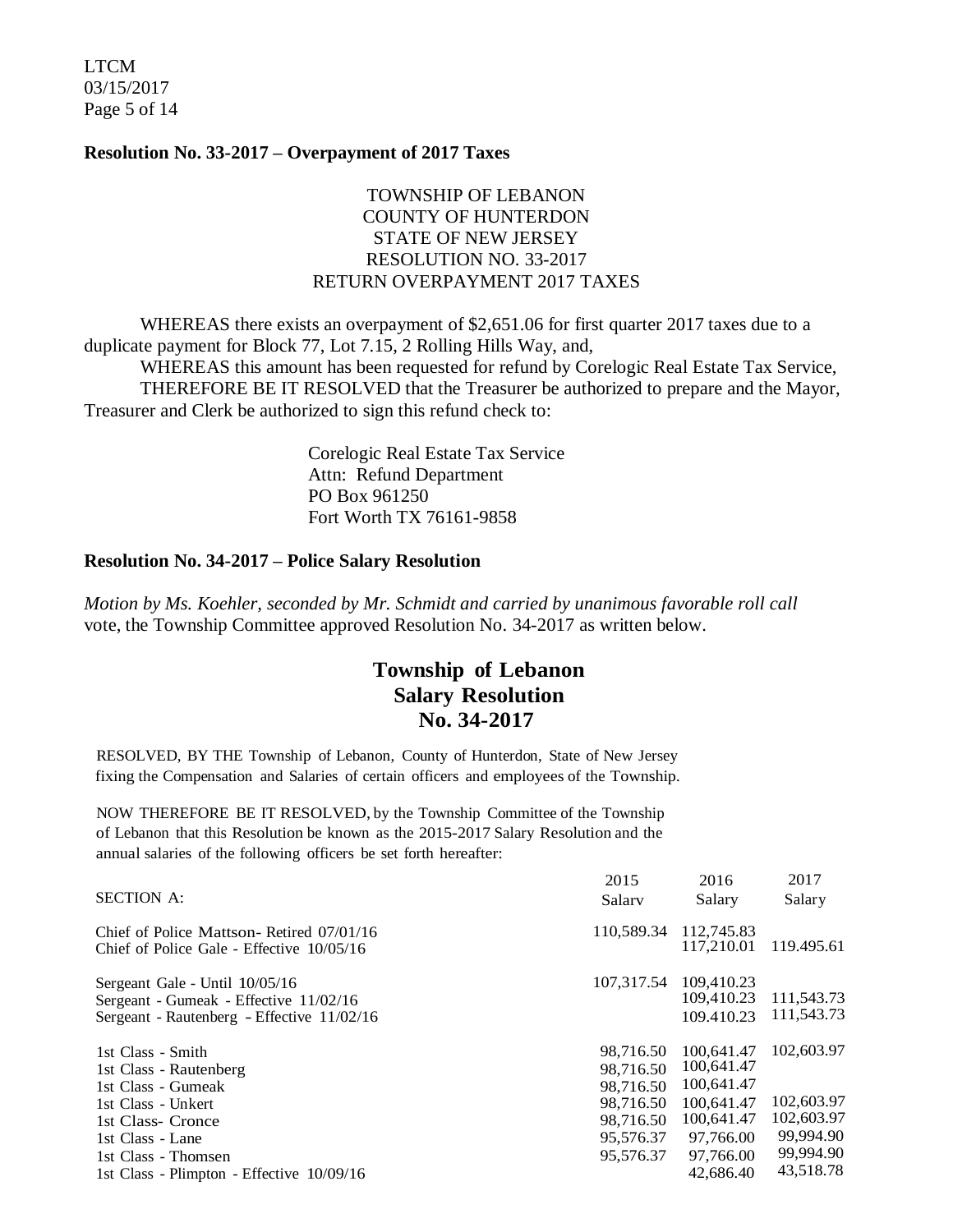LTCM 03/15/2017 Page 6 of 14

## **Resolution No. 35-2017 - Bergen County Cooperative Pricing Agreement**

*Motion by Mr. Schmidt, seconded by Ms. Koehler and carried by unanimous favorable roll call*  vote, the Township Committee approved Resolution No. 35-2017 as written below.

# RESOLUTION FOR MEMBER PARTICIPATION IN A COOPERATIVE PRICING SYSTEM

A RESOLUTION AUTHORIZING THE TOWNSHIP OF LEBANON TO ENTER INTO A COOPERATIVE PRICING AGREEMENT RESOLUTION NO. 35-2017

WHEREAS, N.J.S.A.  $40A:11-11(5)$  authorizes contracting units to establish a Cooperative Pricing System and to enter into Cooperative Pricing Agreements for its administration; and WHEREAS, the County of Bergen, hereinafter referred to as the "Lead Agency " has offered voluntary participation in #CK04-BERGEN a Cooperative Pricing System for the purchase of goods and

services;

WHEREAS, on March 15, 2017 the Governing Body of the Township of Lebanon, County of Hunterdon, State of New Jersey duly considered participation in a Cooperative Pricing System for the provision and performance of goods and services;

NOW, THEREFORE BE IT RESOLVED as follows:

#### **TITLE**

This RESOLUTION shall be known and may be cited as the Cooperative Pricing Resolution of the Lebanon Township

### **AUTHORITY**

Pursuant to the provisions of *N.J.S.A. 40A:11-11(5)*, the Mayor is hereby authorized to enter into a Cooperative Pricing Agreement with the Lead Agency.

# **CONTRACTING UNIT**

The Lead Agency shall be responsible for complying with the provisions of the *Local Public Contracts Law (N.J.S.A. 40A:11-1 et seq.)* and all other provisions of the revised statutes of the State of New Jersey.

### **EFFECTIVE DATE**

This resolution shall take effect immediately upon passage.

### **2017 BUDGET INTRODUCTION**

*Motion by Mr. Schmidt, seconded by Mr. McKee and carried by unanimous favorable roll call*  vote, the Township Committee approved Resolution No. 36-2017 as written below.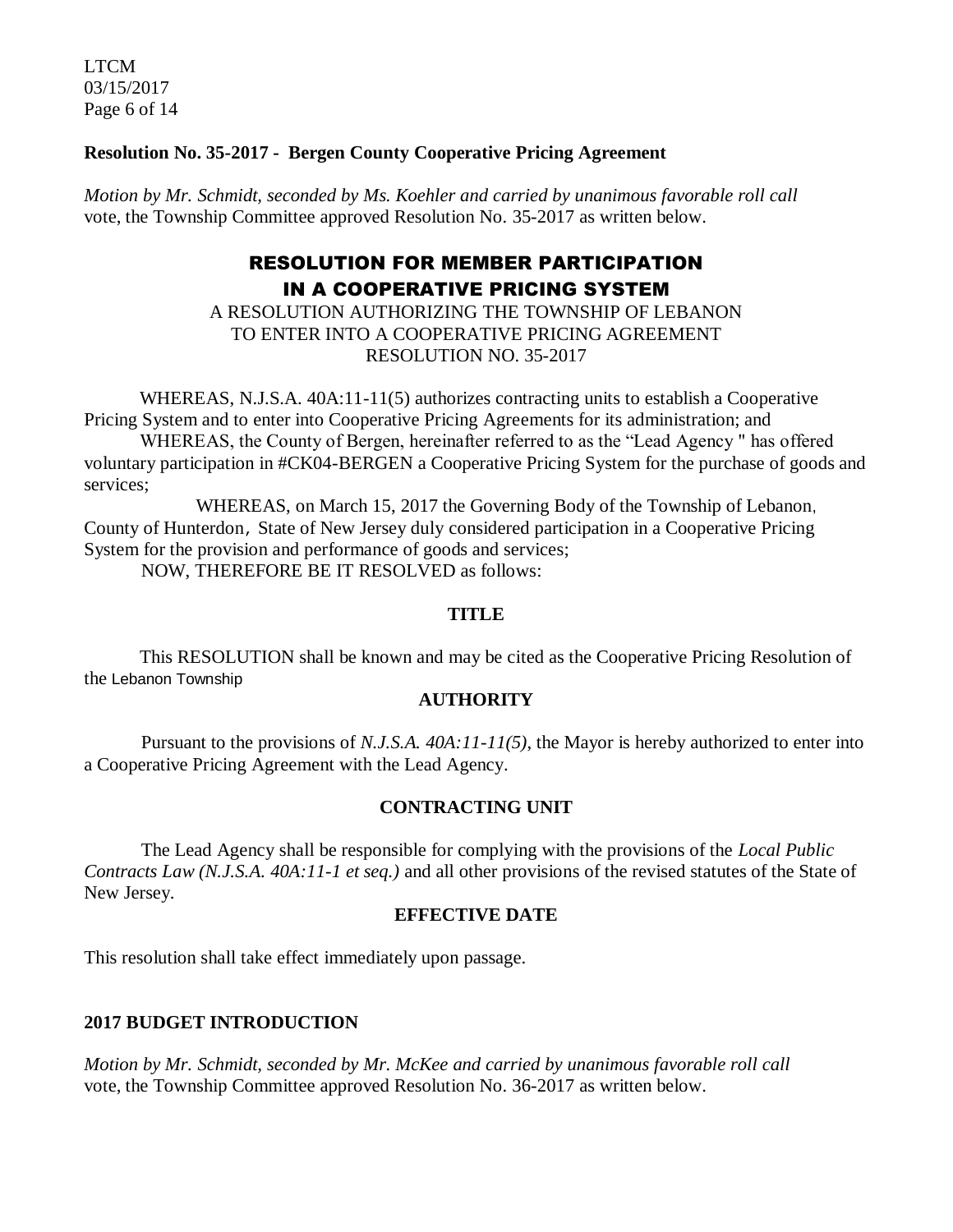LTCM 03/15/2017 Page 7 of 14

### **Resolution No. 36-2017- "Special Items of General Revenue"**

## **TOWNSHIP OF LEBANON COUNTY OF HUNTERDON STATE OF NEW JERSEY RESOLUTION NO. 36-2017**

WHEREAS, the 2017 Local Municipal Budget was introduced on the 15th day of March, 2017; and,

WHEREAS, during the fiscal year 2017 the Township of Lebanon has been allocated a state grant for various programs in the amount of \$47,633.00.

NOW, THEREFORE BE IT RESOLVED, that petition be made herewith to the Director of the Division of Local Government Services that the 2017 Local Municipal Budget include a special item of revenue under the heading of **"Special Items of General Revenue Anticipated with Prior Written Consent of Director of Local Government Services-Public and Private Revenues Offset with Appropriations:"**

| <b>Clean Communities Program-2017</b>                  | \$33,595 |
|--------------------------------------------------------|----------|
| <b>Clean Communities Program - Prior Year Unapprop</b> | 6,832    |
| Drunk Driving Enforcement Grant – Prior Year Unapprop. | 2,520    |
| <b>Recycling Tonnage Grant - Prior Year Unapprop</b>   | 4,686    |
|                                                        | \$47,633 |

#### **Resolution No. 37-2017 - Deferral of School Taxes**

*Motion by Mr. Schmidt, seconded by Mr. Wunder and carried by unanimous favorable roll call*  vote, the Township Committee approved Resolution No. 37-2017 as written below.

## **TOWNSHIP OF LEBANON COUNTY OF HUNTERDON STATE OF NEW JERSEY RESOLUTION NO. 37-2017**

**WHEREAS**, the provisions of C.63, P.L.1991 (The Supplemental Municipal Property Tax Relief Act) under Section 13 required municipalities whose school tax year is on a fiscal basis to defer twenty-five (25) per cent of the maximum allowable amount and anticipate it into their budget over a four (4) year period beginning in budget year 1991, and ending in budget year 1994 as additional Municipal surplus to offset the local property tax levy for local purposes; and,

**WHEREAS**, the provisions of C.63, P.L.1991 were amended in calendar year 1993 that changed the mandatory provision of the use of this deferred school tax to a permissive provision; and,

**WHEREAS**, the revised provisions for electing to utilize the deferred school tax require the governing body to make such election by introduction of the municipal budget.

**NOW, THEREFORE, BE IT RESOLVED** by the Township Committee of the Township of Lebanon that election be made to defer school taxes as of December 31, 2015, and be reflected in the Annual Financial Statement for the year 2015 as follows:

| FY 15-16    | <b>MAXIMUM AMOUNT</b> |
|-------------|-----------------------|
| SCHOOL LEVY | OF DEFER TAX          |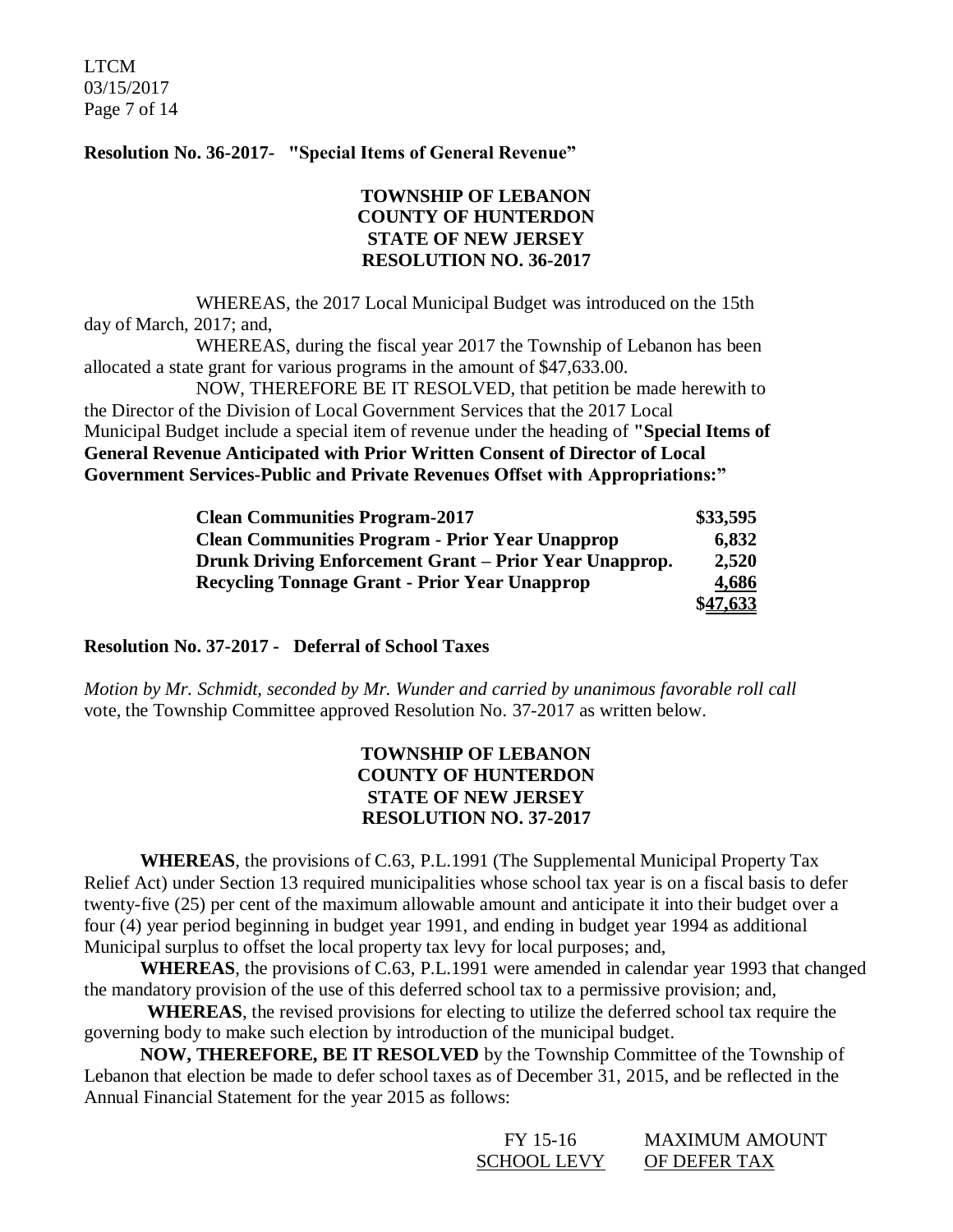LTCM 03/15/2017 Page 8 of 14

| Regional School Tax<br>TOTAL MAXIMUM DEFER TAX 12/31/16<br>LESS – DEFER TAX $12/31/15$<br>INCREASE IN MAXIMUM DEFER TAX | \$5,326,732 | \$2,663,366<br>2,663,336<br>1,662,452 |
|-------------------------------------------------------------------------------------------------------------------------|-------------|---------------------------------------|
| ALLOWABLE FOR CALENDAR YEAR 2016<br>ACTUAL AMOUNT INCREASE OF DEFERRED AT 12/31/16                                      |             | \$1,000,914<br>\$175,000              |

## **Resolution No. 38-2017 - 2017 Municipal Budget Introduction Public Hearing to be held on April 19, 2017**

*Motion by Mr. Wunder, seconded by Mr. Schmidt and carried by unanimous favorable roll call*  vote, the Township Committee approved Resolution No. 38-2017 as written below.

## **TOWNSHIP OF LEBANON COUNTY OF HUNTERDON STATE OF NEW JERSEY RESOLUTION NO. 38-2017**

**WHEREAS**, the Township of Lebanon is holding a meeting on March 15, 2017, for the purpose of introducing the 2017 Municipal Budget and conducting other matters; and, **NOW, THEREFORE BE IT RESOLVED**, by the Township Committee of the Township of Lebanon, Hunterdon County, New Jersey, that the Township of Lebanon hereby petitions the Director of the Division of Local Government Services that the 2017 Local Municipal Budget be introduced and approved on March 15, 2017.

### **2017 LEBANON TOWNSHIP MUNICIPAL BUDGET**

| Surplus anticipated general revenues  | 500,000.00       |
|---------------------------------------|------------------|
| Total Miscellaneous revenue           | 2,797,955.00     |
| <b>Receipts from Delinquent Taxes</b> | 280,000.00       |
| <b>Local Property Taxes</b>           | 2,399,447.00     |
| <b>Total General Revenues</b>         | \$5,977,402.00   |
| Salaries and Wages                    | \$2,083,629.00   |
| <b>Other Expenses</b>                 | 1,667,827.00     |
| Capital Improvements                  | 435,000.00       |
| Debt Service                          | 841,594.00       |
| <b>Statutory Expenses</b>             | 520,411.00       |
| <b>Reserve for Delinquent Taxes</b>   | 428,941.00       |
| <b>Total 2017 Municipal Budget</b>    | \$5,977,402.00   |
| <b>Municipal Tax Rate</b>             | $$0.3226$ (Est.) |

### **PROCLAMATION – American Red Cross Month 2017**

*Motion by Ms. Koehler, seconded by Mr. Wunder and carried by unanimous favorable roll call vote, the* Township Committee supported the below proclamation.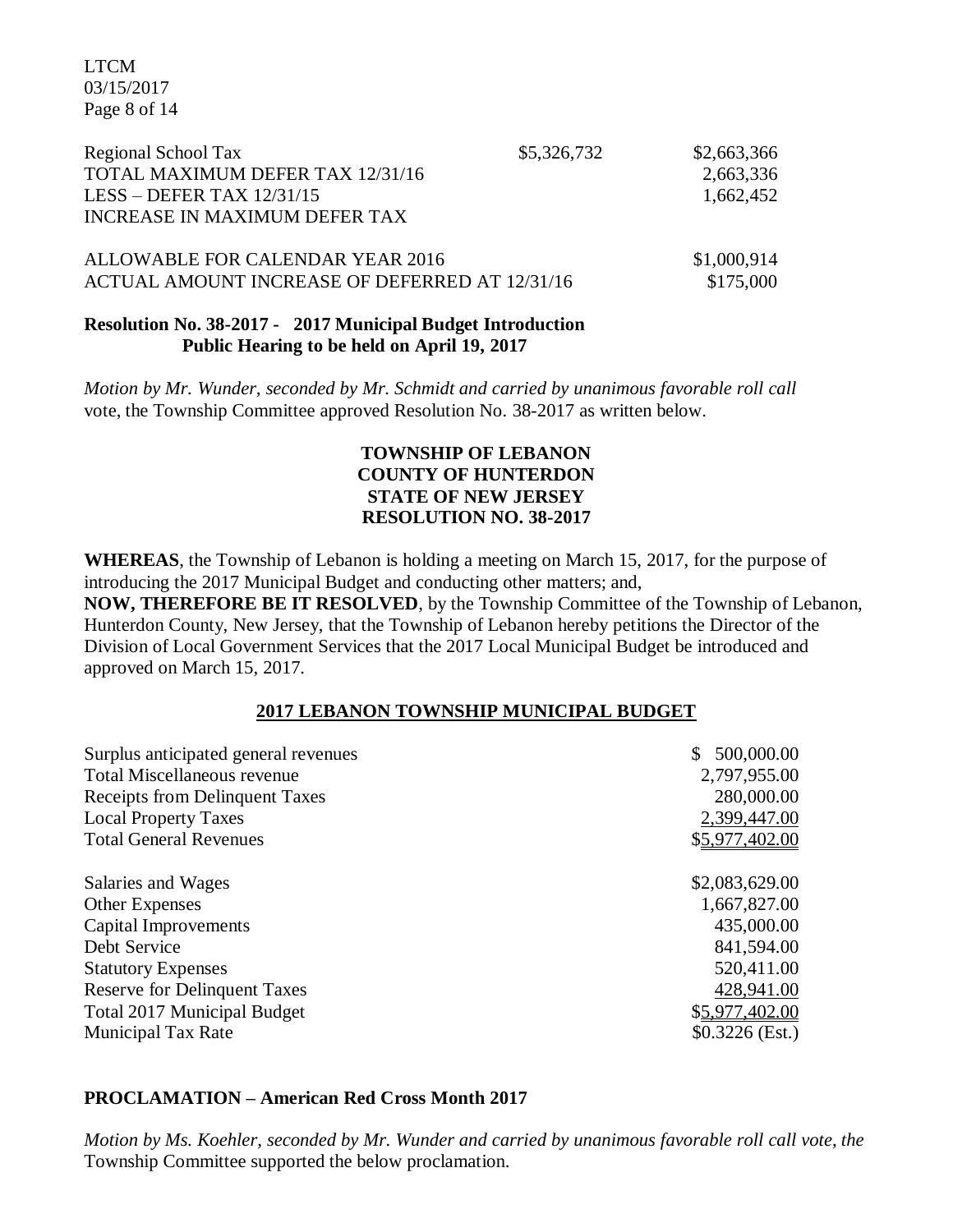LTCM 03/15/2017 Page 9 of 14

## **AMERICAN RED CROSS MONTH 2017 A Proclamation**

In Lebanon Township we have a long history of helping our neighbors in need. American Red Cross Month is a special time to recognize and thank our heroes – those Red Cross volunteers and donors who give of their time and resources to help community members.

These heroes help families find shelter after a home fire. They give blood to help trauma victims and cancer patients. They deliver comfort items to military members in the hospital. They use their lifesaving skills to save someone from a heart attack, drowning or choking. They enable children around the globe to be vaccinated against measles and rubella.

The American Red Cross depends on local heroes to deliver help and hope during a disaster. We applaud our heroes here in Lebanon Township who give of themselves to assist their neighbors when they need a helping hand.

Across the country and around the world, the American Red Cross responds to disasters big and small. In fact, every eight minutes the organization responds to a community disaster, providing shelter, food, emotional support and other necessities to those affected. It collects nearly 40 percent of the nation's blood supply; provides 24-hour support to military members, veterans and their families; teaches millions lifesaving skills, such as lifeguarding and CPR; and through its Restoring Family Links program, connects family members separated by crisis, conflict or migration.

We dedicate the month of March to all those who support the American Red Cross mission to prevent and alleviate human suffering in the face of emergencies. Our community depends on the American Red Cross, which relies on donations of time, money and blood to fulfill its humanitarian mission.

NOW, THEREFORE, I, Marc Laul, Mayor of Lebanon Township, by virtue of the authority vested in me by the Constitution and laws of Lebanon Township and the State of New Jersey, do hereby proclaim March 2017 as American Red Cross Month. I encourage all Americans to support this organization and its noble humanitarian mission.

# **OLD BUSINESS**

# **Animal Control Update**

Ms. Koehler stated that she had a very good and lengthy interview with the current Animal Control Officer (ACO), Kim Bennett, on Saturday. Ms. Koehler stated that the sub-committee has done their due diligence in collecting information from the State, County and a few Animal Control Officers. They have also researched the laws governing Animal Control. Ms. Koehler noted that at this time the subcommittee is prepared to conduct interviews. Ms. Koehler stated that the Mayor appointed a subcommittee to investigate the ACO needs for the Township. Ms. Koehler stated that the subcommittee was asked to bring recommendations to the Committee for consideration but at this point she feels that the Committee may want more involvement. Ms. Koehler asked if the entire Committee would like to be a part of the interviews. Mayor Laul said that if there is a quorum, the interviews will have to be held at a publicly noticed meeting. Ms. Koehler said that she wants to avoid inefficiency during the process. Ms. Koehler questioned the need for a subcommittee if the Township Committee does not trust their judgement.

Mr. Wunder stated that he would like the Committee to conduct the final interviews, as they have done in the past, with the Police Officers and DPW employees. Mayor Laul stated that he feels that it is acceptable for the subcommittee to recommend two ACO's to the Committee for final interviews.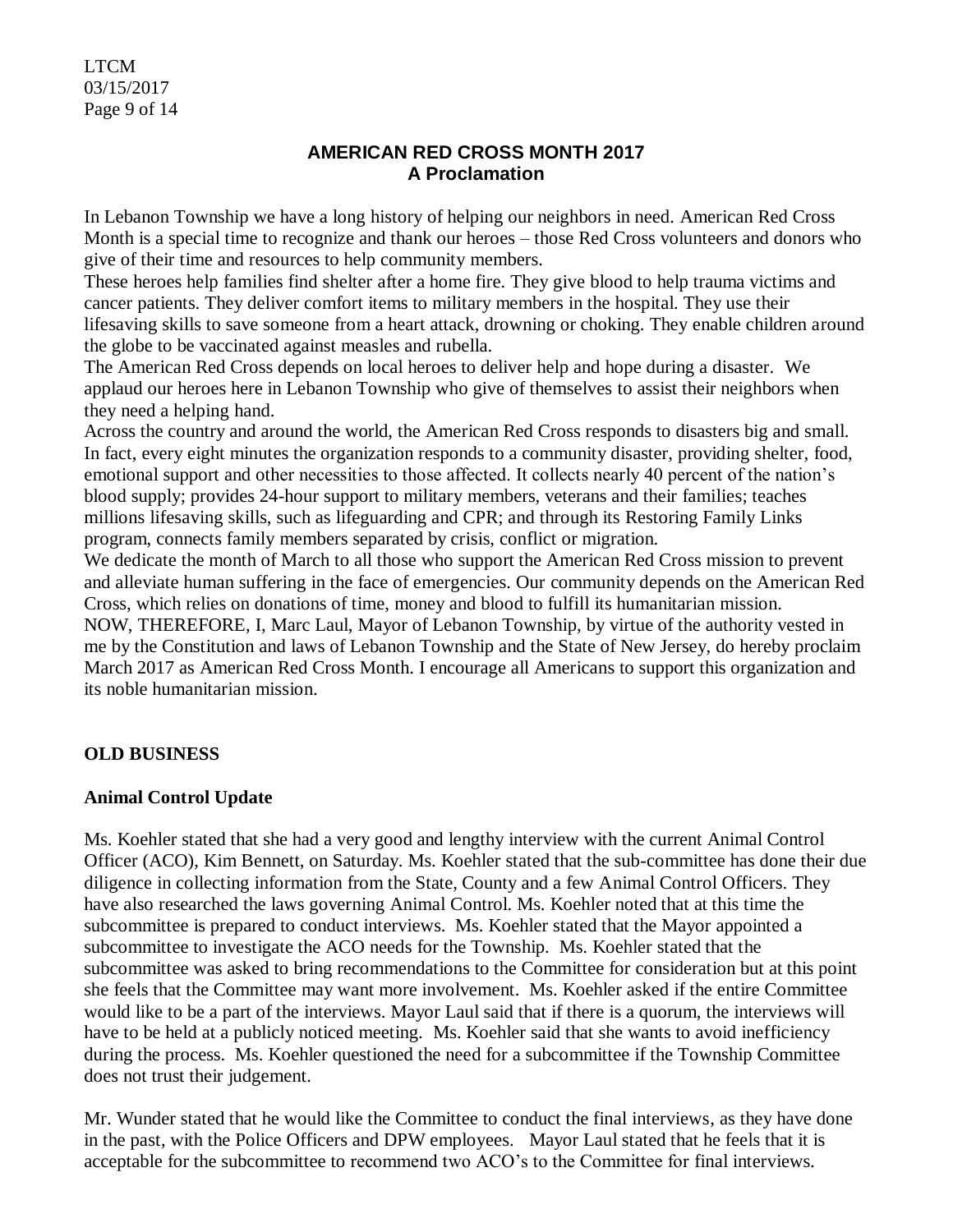## LTCM 03/15/2017 Page 10 of 14

Mr. McKee asked; what if some of the Committee members have concerns with what services the two recommended ACO's would provide and questioned if there a true need for all of the services? Mr. Schmidt stated that he has full confidence in subcommittee interviewing and making the recommendation to the Committee but if scope is changing from current ACO then he would like to know. Ms. Koehler stated that the current ACO contract states that she handles domestic dogs and cats. Ms. Bennett only receives dogs that have been captured by the Police Department. Ms. Bennett is able to handle wild life and it would be a "call out", no different than a domestic animal. There is no extra expense for the expertise. Mr. McKee stated that he thought that Fish Game and Wildlife (FG&W) handles wildlife issues. Ms. Koehler stated that FG&W will handle nuisance problems, without a rabies issue. Ms. Koehler stated that the ACO is the person to tell the Police Officer that it is ok to shoot an animal. Ms. Koehler stated that the Police Officers do not have rabies shots like the ACO; therefore, they can be put in jeopardy. The ACO also has the proper equipment, poles and a containment vehicle. The Police Officers cannot do decapitations if necessary. Chief Gale stated that if the ACO captures a sick animal, the rabies testing will need to be conducted and the Township will have to cover the cost. Chief Gale noted that, in the past, if the Police received a call for a sick animal the Police would shoot the animal and bury it under a large rock. The only time the animal would be tested for rabies is when there had been human contact. Ms. Koehler stated that the ACO will investigate to insure that no one has been exposed to the animal or bitten and will then complete all pertinent paperwork. Ms. Koehler stated that the decapitation will be done only when someone has been exposed. Mayor Laul stated that quarantining is a problem because the current ACO does not provide the service. Chief Gale stated that when a dog can be quarantined, in the owners home, the Police will follow up at the end of the ten days to insure that the animal is alive. Ms. Koehler stated that this is a risky area and, although the risk is not high, there is always a possibility that someone could be bitten by a rabid animal. Ms. Koehler stated that it is important to be sure that it does not fall back on the Township that proper procedures were not followed. Ms. Koehler stated that it is important to have an ACO with full knowledge of wildlife. Ms. Koehler stated that response times, of less than an hour, in the event an emergency, is vital.

Mr. McKee asked where the impoundment would be in the future. Ms. Koehler stated that the future depends on who is hired. The ACO usually has a specific impoundment facility that they use as they usually do not have access to all impoundment facilities. Mr. McKee stated that he has concerns with residents having to drive a far distance to collect their pets.

Mr. McKee asked what the subcommittees thoughts are on livestock. Ms. Koehler stated that she feels that the Police should try to reunite the livestock with its owner first. If there is an accident involving livestock, CART may be called also. Mr. Wunder said that if it should happen that livestock were to get hit by a car and the vet needs to euthanize the animal, the Township needs to recover the cost for such plus the cost of moving the animal off of the roadway.

Ms. Koehler stated that she spent the time finding out the needs of the Township and what the laws are. Mr. McKee stated that he has reviewed all of the information that Ms. Koehler provided plus did some of his own research and there are simple solutions that can be found. Ms. Koehler stated that if there is an incident the Township needs to have the individual who can take care of it.

Mr. McKee said that he feels that the Township should not include livestock in the plan.

Ms. Koehler stated that a subcommittee was formed and they should be left to do their job. The Committee does not seem to trust the subcommittee's efforts so they are micromanaging the process. Ms. Koehler asked the Committee to please allow them to do their job and noted that the Committee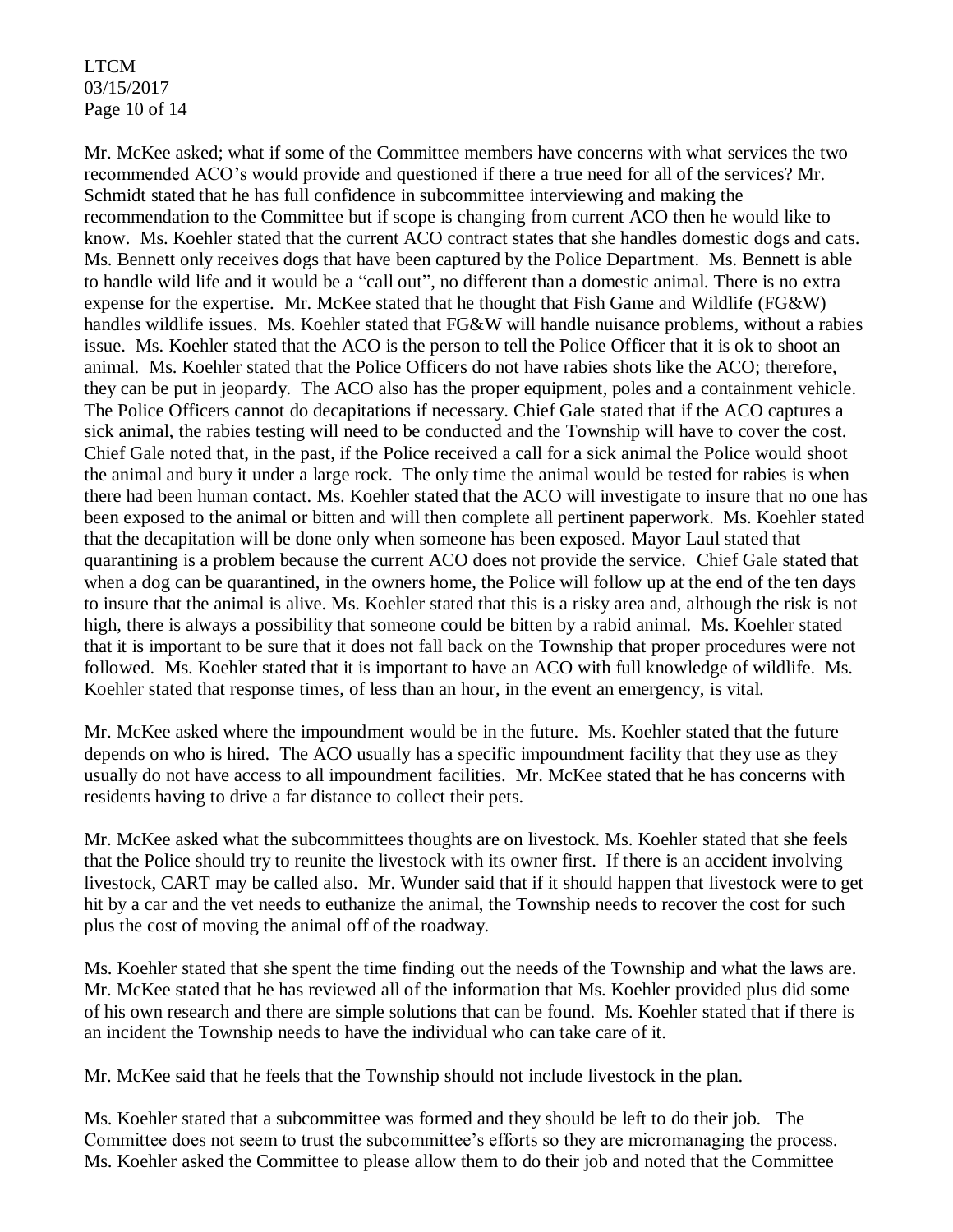LTCM 03/15/2017 Page 11 of 14

needs to work as a team. Ms. Koehler said that she works with a tight budget and does not want to be spending money but there needs to be experienced individuals called when necessary. Ms. Koehler stated that she is trying to work within a \$5000 budget. Discussion was held on where the ACO costs will come from.

Mr. Schmidt asked if the ACO will be responsible to conduct a dog census or does the Township want to have an in house individual to replace Judy Dunlap? Mr. McKee stated that there is a person in the Township who is willing to offer assistance, in certain ways, and that local impoundment is a consideration by this individual. Mr. McKee stated that there would have to be an agreement between the local individual and the ACO. Ms. Koehler asked if the individual will be willing to provide insurance. Mr. McKee stated that if the Dog Census individual is hired by the Township, possibly the Township's insurance policy will cover them.

Ms. Koehler feels that the residents need to be educated on the issue also.

Chief Gale stated that he has no problem with following up on dog or cat bite issues where the pet is quarantined at home. Ms. Koehler stated that in her Executive Summary she spoke about good relations with the Community and Chief Gale is providing such in his efforts. Ms. Koehler stated that she would only request an "in person" follow up if a dog or cat has bitten a person or their pet. Ms. Koehler stated that it is not enough to make a phone call; someone should view the dog or cat.

Mr. Wunder stated that the subcommittee brought up the livestock issue so that the Committee would be aware of the potential issues. Mr. McKee feels that the livestock issue should be let go. Ms. Koehler stated that if her bull were to get out she would want someone who has the expertise to recover it.

Mr. McKee stated that he feels that the worst case scenario is only being discussed. Ms. Koehler said that the Township and the residents need to be protected. The ACO will only be called out if necessary or required by law but the Township needs an ACO who, if they cannot handle the problem, they will have the network to find someone who can.

Ms. Koehler informed Attorney Cushing that part of the confusion at the Board of Health meeting was due to Attorney St. Angelo informing the Board that Animal Control would fall under the Board of Health. Attorney Cushing then advised, at the Committee meeting, that Animal Control should fall under the Township Committee. There were no details provided as to why it would be done either way. Ms. Koehler informed Attorney Cushing that she would like for the Attorneys to communicate and if Attorney St. Angelo is not sure of an answer, it would be best for her to say that she will get back to the Committee. Ms. Koehler stated that while on vacation she was working diligently to meet a deadline for the Board of Health meeting and when she returned she was "submarined" by her fellow Committee members, largely due to poor advice.

Discussion was held on how to proceed with the interviews. It was decided that the subcommittee will bring the pros and cons of each ACO, to the Committee, for them to make the final decision.

# **Township Volunteer Picnic**

Ms. Koehler stated that the Volunteer Picnic date was set for July 29, 2017. Since that time, the date of June 10, 2017 has become available. Ms. Koehler stated that based on comments she received on the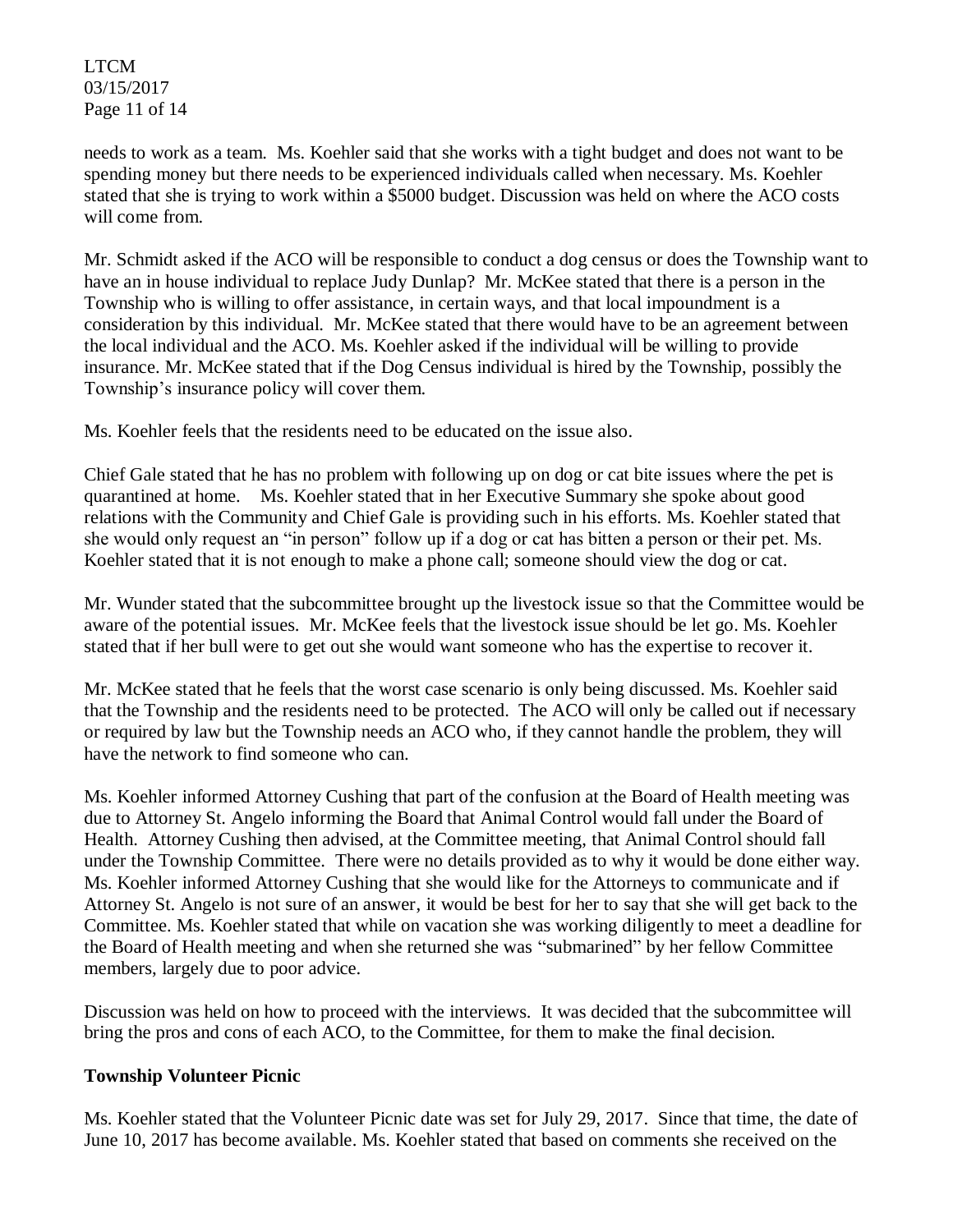LTCM 03/15/2017 Page 12 of 14

date, it seems to make sense, to change the date from July 29, 2017 to June 10, 2017. Ms. Koehler asked the Committee to provide her with any recommendations for the invitation list.

*Motion by Mr. Wunder, seconded by Ms. Koehler and carried by unanimous favorable roll call vote, the* Township Committee changed the Volunteer Picnic date from July 29, 2017 to June 10, 2017.

# **Police Department Prescription Drop Box**

Chief Gale stated that he looked into having a prescription drop box placed in the Police Department. The State Attorney General's Office, through the Department of Consumer Affairs, directs the program. A State representative came to the Police Department to conduct a site assessment and all is in order. Chief Gale said that, originally there was going to be a cost of \$890 for the box, so he didn't move forward, but since that time the representative called and said that the State will be covering the cost of the box, if the Township is still interested. Chief Gale said that the box will be delivered in approximately 2 months.

# **Traffic Survey**

Chief Gale stated that based on the Committee's request, traffic counters were placed on five roads in the Township, for five weeks, last fall. They were pulled up in December due to the impending winter months. Chief Gale stated that this was the first step establishing a residential suburban speed limit ordinance. Chief Gale provided the Committee with the statics collected from the traffic counters.

Chief Gale said that he feels that some of the roads will benefit from having a 35 mile per hour speed limit posted. Chief Gale said that to create an ordinance, the Township Engineer will need to conduct a survey of the roadways for length, width, grade, etc. The information will then be submitted to the NJDOT for approval. The cost for the engineering will have to be obtained from Steve Risse. Discussion was held on placing the signs without DOT approval. The signs would then be advisory and not enforceable.

# **DPW Manager – Award of Bids for Surplus Equipment**

*Motion by Mr. Wunder, seconded by Mr. Schmidt and carried by unanimous favorable roll call vote, the* Township Committee approved the request of the DPW Manger to award bids for surplus equipment as outline in his March 6, 2017 correspondence.

### **Tax Assessor Position**

Mayor Laul provided the Committee with a copy of an ad for the Tax Assessor's position. Mayor Laul noted that the ad can be placed on the League of Municipalities website to see how many candidates are out there. Mayor Laul stated that Readington Township does not fit for a shared service at this time. Mayor Laul said that he and Mr. Schmidt determined that the position could be for 12-16 hours per week with the possibility of having evening hours, one day a week. The ad is to say that the hours are to be determined to address 3000 property lines. Mayor Laul stated that if the Township is unable to appoint a Tax Assessor, right away, the County Tax Office may be able to provide assistance.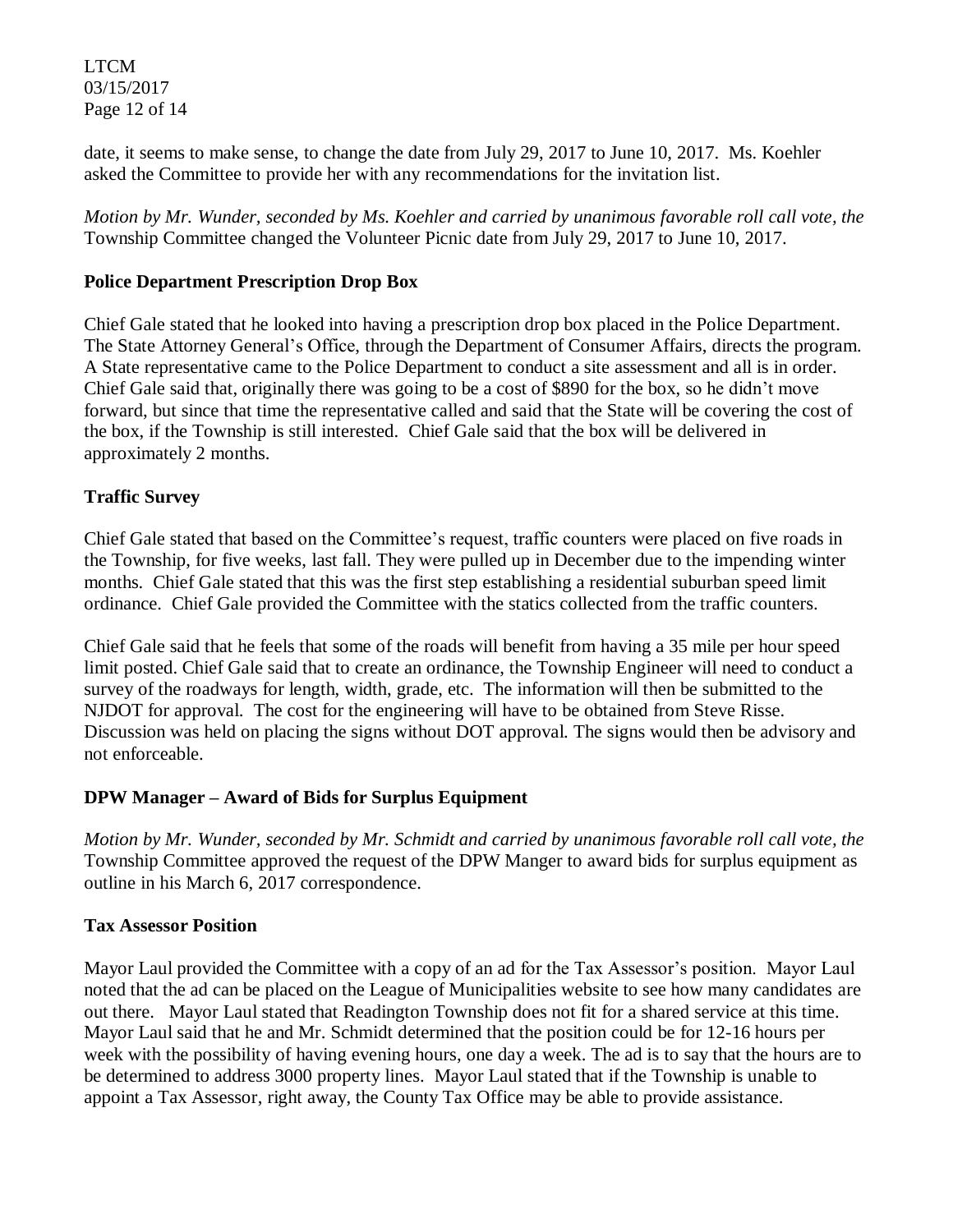LTCM 03/15/2017 Page 13 of 14

*Motion by Mr. Wunder, seconded by Mr. Schmidt and carried by unanimous favorable roll call vote, the* Township Committee authorized the Clerk to post the ad on the League of Municipalities website with it being noted; hours to be determined to address 3000 property line items.

## **NEW BUSINESS**

## **DPW Manager – Request to Seek Bids for Black Top**

*Motion by Ms. Koehler, seconded by Mr. Wunder and carried by unanimous favorable roll call vote, the* Township Committee approved the DPW Manager's request to seek bids for the purchase of black top.

## **Police Chief's Request to Purchase Bullet Proof Vests**

*Motion by Mr. McKee, seconded by Ms. Koehler and carried by unanimous favorable roll call vote, the* Township Committee approved the Police Chief's request to purchase bullet proof vests through Lawman Supply Company at a cost of \$8,558.90

## **Jr. Police Academy**

Chief Gale informed the Committee that, years ago, the Police Department held a Jr. Police Academy. Chief Gale would like to reestablish the program at this time. The academy will be for the  $8<sup>th</sup>$  grade students and the Chief is hopeful that there will be at least 20 attendees.

*Motion by Mr. Wunder, seconded by Ms. Koehler and carried by unanimous favorable roll call vote, the* Township Committee authorized the Police Chief to reestablish the Jr. Police Academy.

# **PRESENTATION OF VOUCHERS**

Committee Members provided a description of vouchers exceeding \$1000.00.

*Motion by Ms. Koehler, seconded by Mr. Schmidt and carried by favorable roll call vote, the Township* Committee approved the March 15, 2017 bill list, in amount of \$81,099.98, with Ms. Koehler receiving clarification on the Aqua Water bill. AYES: Koehler, Laul, Schmidt, McKee ABSTAIN: Wunder

### **CORRESPONDENCE**

No Correspondence

# **PUBLIC COMMENTS**

*Motion by Mr. Schmidt, seconded by Mr. Wunder, and carried by unanimous favorable roll call vote,* the Township Committee opened the public comment portion of the meeting at 9:43 p.m.

There were no comments from the public.